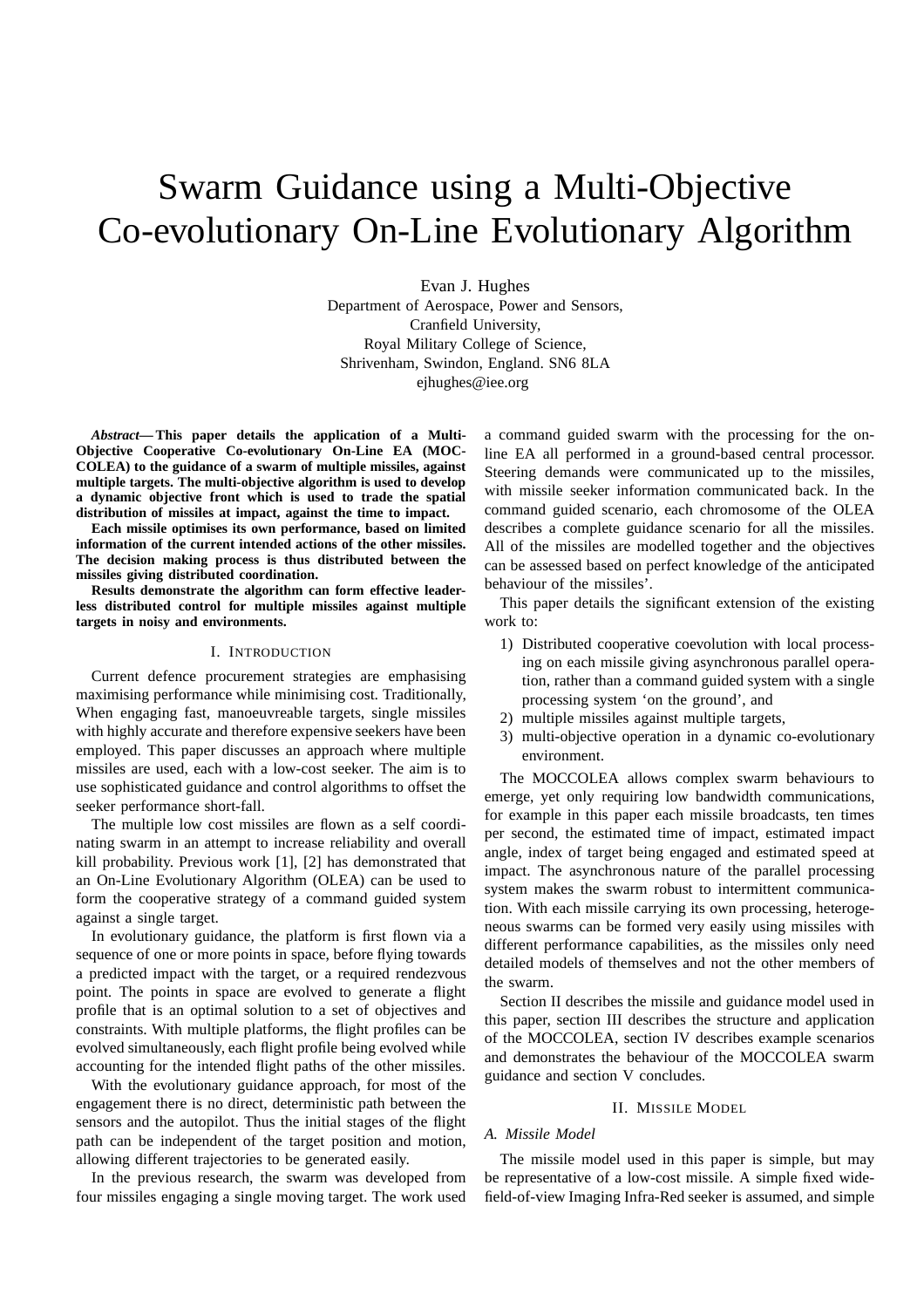bang-bang control, creating a non-linear system. The scenario is that the missiles will be gun launched with a muzzle velocity  $V \approx 600m/s$  and have no propulsion of their own. Drag is assumed along with a velocity dependent drag coefficient. The magnitude of the lateral acceleration,  $a<sub>l</sub>$ , when the fin is not in the zero position, is given by  $(1)$ , where L is a constant coefficient of approximately  $L \approx 98/330$  giving 10g lateral acceleration at a speed of Mach 1.

$$
a_l = L|V_f| \tag{1}
$$

It is assumed that although the drag is proportional to velocity squared, the drag coefficient decreases linearly with velocity. The resulting longitudinal acceleration,  $a_f$ , is given by (2), where C is a constant coefficient of approximately  $C \approx 0.005$ , and  $L_d \approx 0.1$  is a lift-drag coupling coefficient.

$$
a_f = -C|V_f| - |a_l|L_d \tag{2}
$$

To keep processing speed high, a simple fixed step integration process was used with a time step of 0.1 seconds for the missile simulations, and a 0.2 second step for the 'internal' trajectory predictions. If the large step size is used with conventional numerical integration of the lateral and longitudinal acceleration, a rapid build up of numerical errors occurs in the velocity and position, so (3) is used to try to mitigate many large errors by processing using turn rates rather than vector addition.

$$
\begin{aligned}\n|V_{t+1}| &= |V_t| + a_f \delta t \\
\angle V_{t+1} &= \angle V_t + \frac{a_l}{|V_t|} \delta t \\
P_{t+1} &= P_t + V_t \delta t\n\end{aligned} \tag{3}
$$

### *B. Guidance Heuristics*

As the missile only has a simple Infra-Red seeker, only bearing to target can be generated, and so for simplicity, a *pursuit* guidance system has been used [3]. Here the missile simply steers towards the current target position, given the bearing information. When under the control of the MOC-COLEA, The missile will steer towards the way-point until the distance to the way-point increases. The missile will then steer towards the current selected target. If the internal missile model decides that if the missile steers towards the way-point, and then cannot possibly hit the target, the solution is marked as infeasible. If no solution is marked as feasible, the missile simply heads directly towards the target. Although the missile is assumed to be estimating target velocity and acceleration and so could easily use more complex laws such as Augmented Proportional Navigation, pursuit guidance often results in a near tail-chase scenario and as such, the MOCCOLEA will have to work much harder in order to provide any useful shaping for the trajectory.

The control surface is assumed to be a fin with bang-bang control. The fin is assumed to have a zero latax central position and only moves if the missile's forward velocity vector is more than  $1^\circ$  from the estimated line-of sight to the target (or waypoint). The fin then pulls maximum available latax (1) until the

line-of-sight to the target is within  $1^\circ$  of the velocity vector. The line-of-sight to the 'target' may not be equal to the the true seeker pointing angle if the missile is tracking one target but engaging another, or flying towards the way-point.

# III. ON-LINE EVOLUTIONARY ALGORITHM (OLEA)

# *A. Introduction*

Evolutionary Algorithms are optimisation procedures which operate over a number of cycles (generations) and are designed to mimic the natural selection process through evolution and survival of the fittest [4]. A *population* of *M* possible solutions is maintained by the algorithm. Each potential solution is represented by one *chromosome*. This is the genetic description of the solution and may be broken into *n* sections called *genes*. Each gene represents a single parameter in the problem, therefore a problem that has eight unknowns, for example, would require a chromosome with eight genes to describe it. The chromosome could be represented as vector  $Q$  where the elements of the vector are the genes. Each trial solution forms a single point in the parameter space.

The three simple operations found in nature: natural selection, mating and mutation are used to generate new chromosomes and therefore new potential solutions. Each chromosome is evaluated at every generation using an *objective function* that is able to distinguish good solutions from bad ones and the chromosome's performance is assigned a score. With each new generation, some of the old chromosomes are removed to make room for the new improved offspring. Despite being very simple to code, requiring no directional or derivative information from the objective function and being capable of handling a large number of parameters simultaneously, Evolutionary Algorithms can achieve excellent results.

### *B. OLEA structure*

The basic OLEA is described in the algorithm:

1)  $\chi = U({}^{L}\chi, {}^{H}\chi)$ 2)  $\mathcal{O}_t = F(\chi_t, Z_t)$ 3)  $Y_t = D(\chi_t, \mathcal{O}_t, Z_t)$ 4)  $\chi'_t = S(\chi_t, \mathcal{O}_t)$ 5)  $\chi_{t+1} = H(\chi_t', Z_t)$ 6)  $t = t + 1$ , if not end, repeat from step 2.

In the algorithm,  $\chi_t$  represents the array of chromosomes at time  $t$ . In systems where the chromosome is a fixed length vector,  $\chi$  would be a matrix with one row for each member of the population and one column for each gene. The function  $U($ ) is a random distribution (usually uniform) between the upper and lower bounds of each gene value. Thus the first line of the algorithm generates a random population for the OLEA.

The array of objective values and constraint satisfaction indices at time t is represented by  $\mathcal{O}_t$ . The objectives are calculated based on the model described by the function  $F()$ , the population  $\chi_t$  and the observation of the environment  $Z_t$ . In general there will be multiple objectives calculated for each member of the population. The algorithm makes the implicit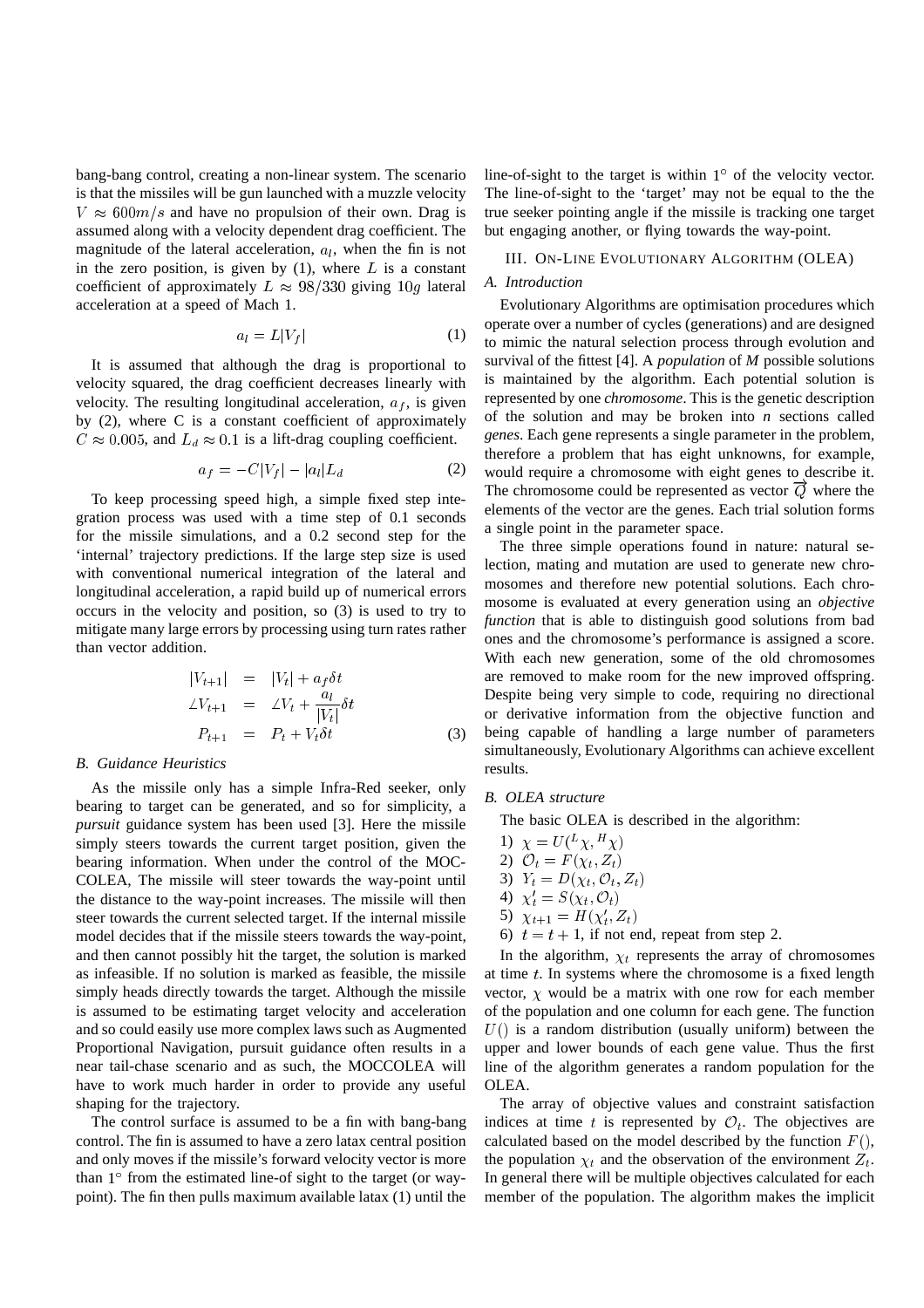assumption that the measurement  $Z_t$  and the function  $F()$  are subject to noise and uncertainty.

The OLEA output at time t is denoted by  $Y_t$  and is a function of the chromosomes  $\chi_t$ , the objective and constraint values  $\mathcal{O}_t$ , the observed state of the environment  $Z_t$  and the model function  $D()$ . In the multiple missile system, the output is the current best way-point and target index. In a system with multiple objectives that evolves a Pareto set, the function  $D()$ is the decision maker that must choose one solution from the set to use as the current operating point.

The population update is performed by function  $S($ ). The function must perform the crossover, mutation and selection process, providing the selective pressure to drive the population towards a good solution. In a multi-objective system, the function must generate and maintain an estimate of interesting regions of the Pareto set. The output is a new population to evaluate in the next generation.

The fifth step uses  $H()$  to create the population ready for the next generation by providing a state update if necessary. For example, if position and velocity and acceleration were being estimated from acceleration measurements,  $H()$  would update the position from velocity, and the velocity from acceleration ready for the next iteration. Often  $H() = 1$  is used where the chromosome remains unchanged between generations. The function  $H()$  may also be a local optimisation process to allow hybrid and memetic algorithms to be created, where the chromosome is modified based on the results of a local optimisation process.

The algorithm is repeated, usually with one generation per time increment, until the estimated parameters are no longer required. The framework allows on-line, multiobjective, multispecies, parallel, memetic and hybrid algorithms, as well as very simple evolutionary algorithms to be represented with a wide range of crossover and mutation strategies.

#### *C. Multi-Objective Cooperative Coevolutionary OLEA*

With parallel cooperative coevolution, each missile runs its own OLEA. The chromosome within each missile is of the form  $[x \ y \ z \ T]$ , where the vector  $[x \ y \ z]$  is the location of the way-point for the missile and  $T$  is the index of the target to aim at after the way-point is passed. The function  $F()$  of the OLEA contains a simulation of the dynamic behaviour of the missile, given the input chromosome set  $\chi_t$ and environmental state  $Z_t$ . The environmental state consists of: the current estimated missile position, velocity and seeker state; the current estimate of the parameters of the target of interest; and a set of information from the other missiles indicating their current intended action. Each missile may have its own unique  $F()$ , allowing a set of heterogeneous missiles to be used to form the swarm, each with a very different dynamic model. It is assumed that a separate data fusion process is used to capture predicted target data from other missiles, and possibly other sensors, to create a unified air-picture, allowing targets to be identified uniquely by an index number.

Each missile broadcasts its current intended action to the other missiles in the swarm ten times each second. The data rate may be reduced if the action has not changed, but at the minimum, a 'keep alive' signal should be sent to indicate the missile is part of the swarm. The data transmitted is the vector  $[M \quad \alpha_i \quad t_i \quad T_i \quad |V_i| \quad L_i \quad \delta d_i],$  where M is the missile identification number,  $\alpha_i$  is the predicted impact angle,  $t_i$  is the predicted impact time,  $T_i$  is the index of the target being engaged,  $|v_i|$  is the predicted impact speed,  $L_i$  is the predicted lateral acceleration at impact and  $\delta d_i$  is the predicted miss distance.

Each missile collects the broadcast information from the other members of the swarm and bases the score of each chromosome on the predicted collective behaviour of the entire swarm. Objectives such as *minimise spread of impact times, minimise longest engagement time, minimise worst latax at impact, maximise spread of impact angles for each target* etc. may be used to govern the behaviour of the swarm. Penalties may also be applied if the missile seeker is locked onto one target, but it intends to engage another. As the seeker will have to break-lock and reacquire the new target once the way-point is passed. There is a risk that the missile will not be able to acquire the new target in time and as such is undesirable behaviour that should be minimised, but not discouraged entirely. If all communication is lost with the other missiles, the platform defaults to heading towards the target that the seeker is currently locked to.

The function  $D()$  which selects the solution to implement is simply to take the best performing chromosome and use it to describe the way-point and target to aim at. If the way-point is extreme and the prediction indicates that the missile cannot hit the target it it goes via the way-point, the way-point is ignored and the missile aims at the selected target directly. This default behaviour guarantees a minimum level of performance.

The missile demand is then derived by the guidance law steering towards the way-point or target if the way-point is not achievable. The state update function  $H()$  is unity in this application as the way-point and target index are relative to fixed Earth coordinates, not to the missile body and orientation. In the initial population,  $U($ ) is a uniform random distribution within a region local to the estimated engagement envelope. A population of 100 has been used in all the simulations. The function  $S($ ) selects the best 20 solutions for breeding. An approach based on Differential Evolution [5] is used to generate 80 new solutions to replace the section of the population that was removed.

*1) Differential Evolution:* Differential Evolution (DE) is an evolutionary technique that uses mutations that are related to the current spatial distribution of the population. The algorithm generates new chromosomes by adding the weighted difference between two chromosomes to a third chromosome. At each generation, for each member of the parent population, a new chromosome is generated. Elements of this new chromosome are then crossed with the parent chromosome to generate the child chromosome.

The size and direction of the difference between any pair of chromosomes is determined by the overall spread of the current population. Thus the DE algorithm self adapts to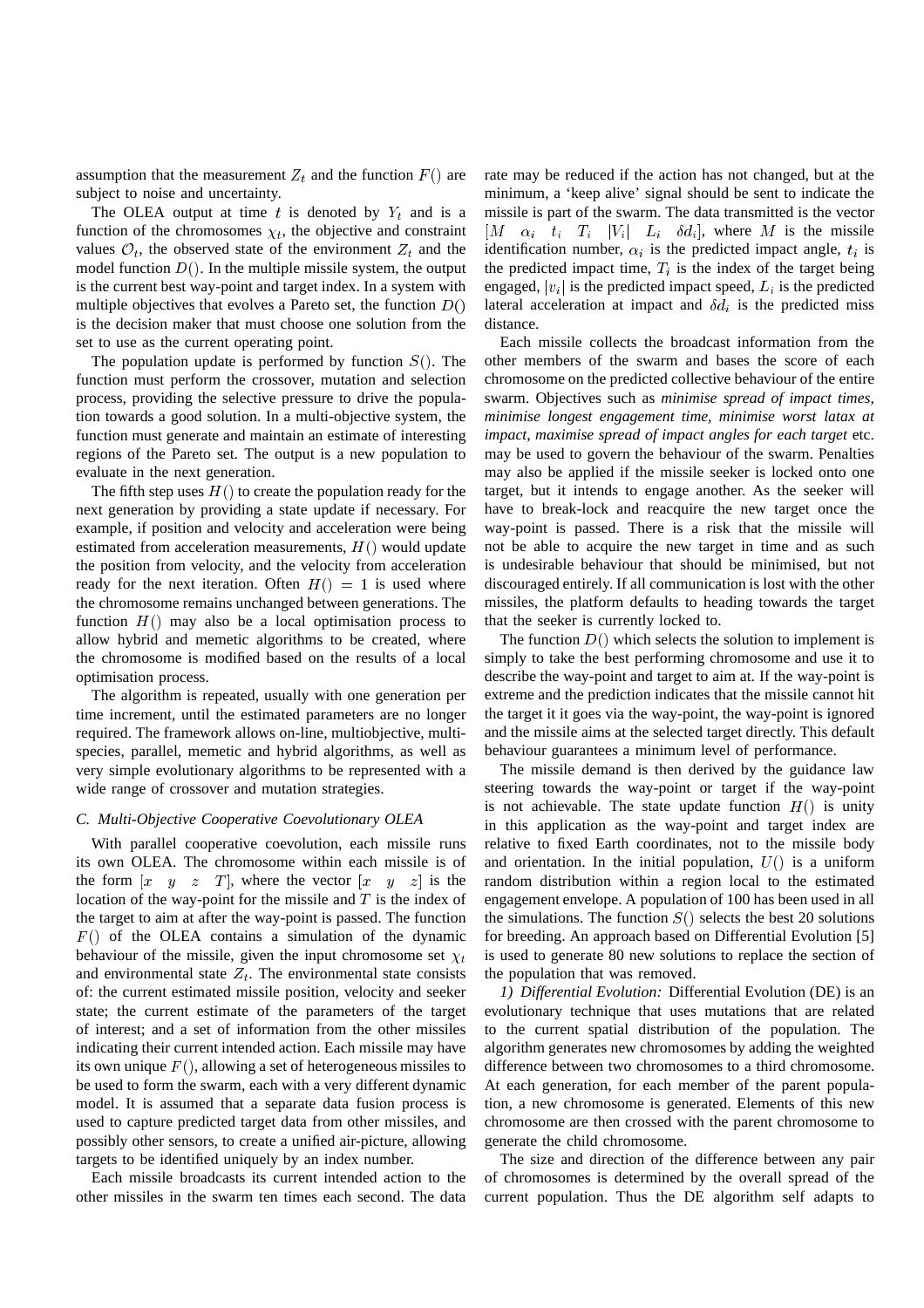the fitness landscape, reducing the size of the mutations automatically as the search converges. In this way, no separate probability distribution has to be used for mutation which makes the scheme completely self-organising.

The trial chromosome  $Q_t$  may be described as in (4).

$$
\vec{Q}_t = F(\vec{Q}_a - \vec{Q}_b) + \vec{Q}_c \tag{4}
$$

Where chromosomes  $Q_a$ ,  $Q_b$  &  $Q_c$  are chosen from the population without replacement and  $F$  is a scaling factor.

The crossover process is controlled by a crossover parameter <sup>C</sup>. The crossover region begins at a randomly chosen parameter in the chromosome and then a segment of length G genes is copied from  $Q_t$  to the parent chromosome to create the child chromosome. If the segment is longer than the remaining length of the chromosome, the segment is wrapped to the beginning of the chromosome. The length  $G$  is chosen probabilistically and is given by (5).

$$
P(G \ge k) = (C)^{k-1}, k > 0 \tag{5}
$$

In general, the scaling parameter  $F$  and the crossover parameter C lie in the range  $[0.5, 1]$ . Small values of F mean that the population spread reduces faster implying faster convergence. However the faster convergence is more likely to result in the algorithm converging quickly at a *local* minima, rather than the *global* minima. We have found that values of  $F = 0.7$  and  $C = 0.5$  are suitable for this application.

# *D. Objective Value Calculation - MOPSEA*

Multiple Objective Probabilistic Sampling Evolutionary Algorithm (MOPSEA) [6] has been used to rank the multiple objectives and constraints in order to minimise the objectives. MOPSEA is designed explicitly for developing Pareto sets in noisy environments and allows an estimate of the noise distribution to be included in the Pareto ranking in order to maintain the noisy Pareto surface. Like many other Pareto based ranking methods, MOPSEA is not well suited for manyobjective problems where the Pareto dominance mechanism becomes the minor drive for evolution [7]. Thus only two objectives have been used in this example. To allow the objective surface to adapt, no elitism is used and the entire population is re-ranked each generation.

Constrained solutions are ranked lower than unconstrained solutions, and in an order based on the degree of constraint. Any 'ties' in constraint value are broken based on Pareto dominance. Thus the constraint rank is enforced over the Pareto rank.

Two objectives are presented in this paper:

- 1) Maximise the spread of impact angles over all missiles aiming at my target; if only one missile – one target, minimise the impact angle to force a head-onengagement.
- 2) minimise the remaining flight time to impact.

The two objectives place conflicting requirements on the missile, leading to a trade-off surface. The solution is considered totally constrained if  $\delta d_i > 50$  (i.e. definitely a miss).

The solution is partially constrained if the missile is not targeted at the target it was tracking on the last time step. The solution is further partially constrained if the target aimed at, in conjunction with the information from the other missiles, does not cause all available targets to be covered. The more targets that could be engaged but are left uncovered, the larger the constraint imposed.

The function  $D()$  is the decision maker function. In this paper the decision maker is a rule based system that applies additional preferences to the best 20 members of the population in order to derive a single solution to use as the waypoint. The preference rules are (applied in order, reducing the available set at each step):

- 1) If all the solutions are fully constrained, fly straight at the target, else remove all the solutions that are fully constrained.
- 2) If there is at least 1 solution that covers all the available targets with a missile, remove all solutions that do not.
- 3) If there is at least 1 solution that is heading towards the target that the seeker is locked onto, remove any that are tracking a different target.
- 4) Remove any solutions that are dominated (based on conventional non-domination rather than noisy classification)
- 5) Take the solution from the remaining set whose waypoint is closest to that used last.

Each missile makes its own decision based on the limited information passed from the other members of the swarm.

#### IV. EXAMPLE APPLICATION

The example simulation has three missiles engaging two targets. Figure 1 shows the situation just after launch. The missiles are launched from the lower edge of the picture and are represented by crosses, circles and diamonds along the trajectory lines. The isolated symbols represent the top 20 waypoints of each missile, and the stars are the current location of the targets. The dotted lines are the predicted trajectories of the missiles and targets, the solid lines indicate the trajectories actually flown. Figure 2 shows the noisy objective surface at the same time instant (using the same symbol key as the missiles). It is clear that there is little convergence so far.

The data fused sensor system of the missiles' was simulated by generating perfect knowledge of the target location, velocity and acceleration, and then corrupting the data with Gaussian noise. Thus the forward predictions of the missiles vary considerably with each time step. The aerodynamic coefficients used in each of the local simulation models were corrupted by up to 10% from the true values used in the main missile simulation, thus introducing further errors and uncertainty into the predicted impact conditions.

Figures 3, 5, 7  $\&$  9 and 4, 6, 8  $\&$  10 show the scenario and objectives at stages through the engagement. It is clear that the missiles are engaging both targets. The intercept angles are not as wide as we would have liked, it appears this is partly due to the range of the engagement as the missiles are stretched to near their maximum limit, and partly due to only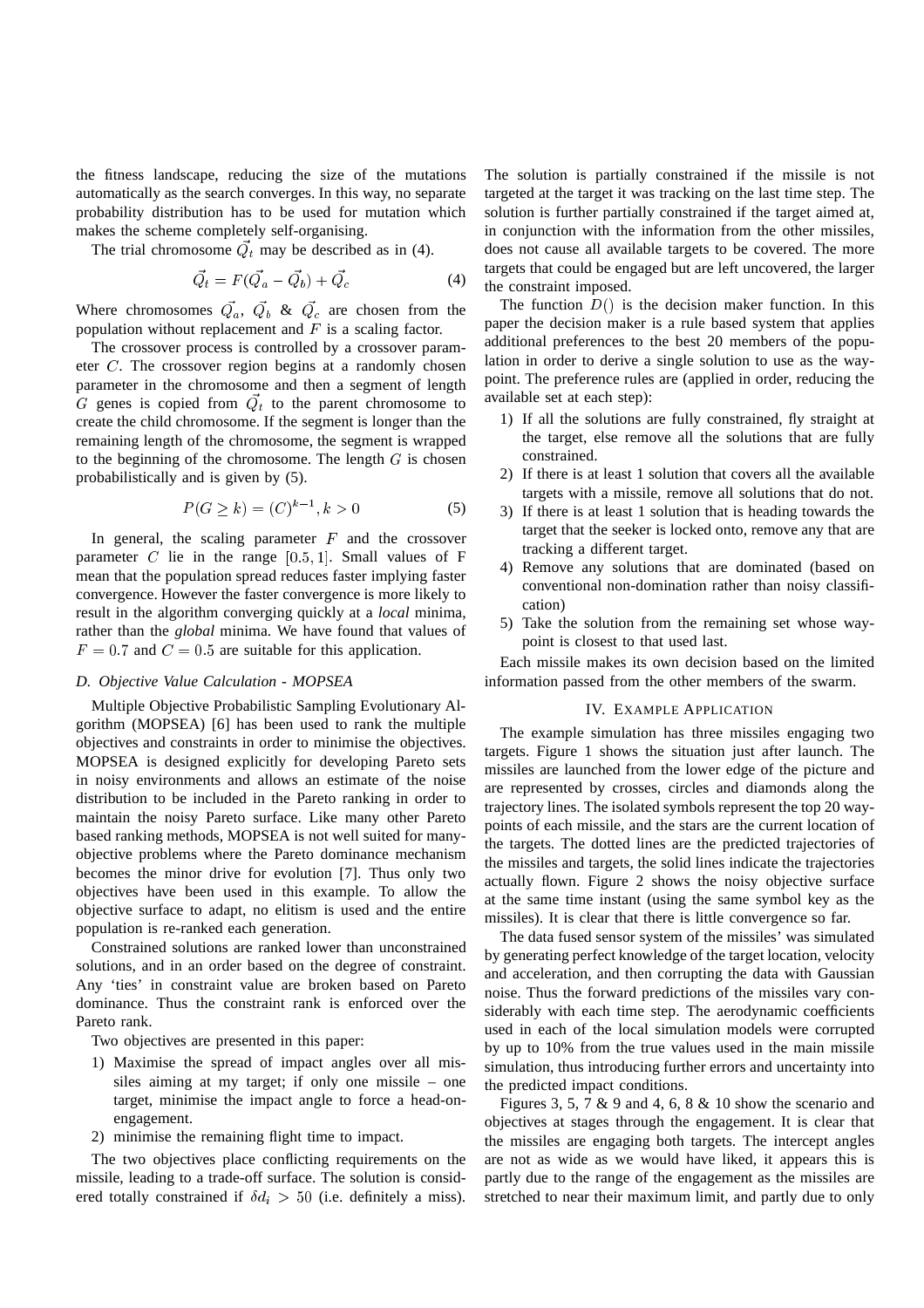

Fig. 2. Objectives just after launch

using pursuit guidance. The range limit and pursuit guidance is the reason for the second (turning) target being engaged as a tail chase, rather than head on.

It should also be noted that in the initial phase of the engagement, all the missiles are targeting the same target. Quickly, the missiles represented by a circle and a diamond aim at the upper target, with the missile represented by crosses aimed at the lower target. This situation persists for a short while, but by 3 seconds, the missiles represented by the diamond and the cross have swapped. By 4.5 seconds, the diamond and the circle have swapped, remaining in this formation to impact. The spread of possible way-points is quite wide for all the missiles throughout the engagement: a product of the multi-objective ranking process.

These results show that even in adverse scenarios, the MOCCOLEA is able to adapt to find a workable solution, even if it is not wholly desirable.



Fig. 3. Scenario during engagement at 1.5 seconds

Objective Space, Time 1.5 seconds 10 9 8 7 Time to impact Time to impact 6 5 4 3 2 Copyright © 2003 Cranfield Universit 1  $0\frac{L}{0}$ 0 50 100 150 200 180 − angle error

Fig. 4. Scenario during engagement at 1.5 seconds

It has been observed that although for each missile the noisy Pareto set is not very crisp or widespread, there are often two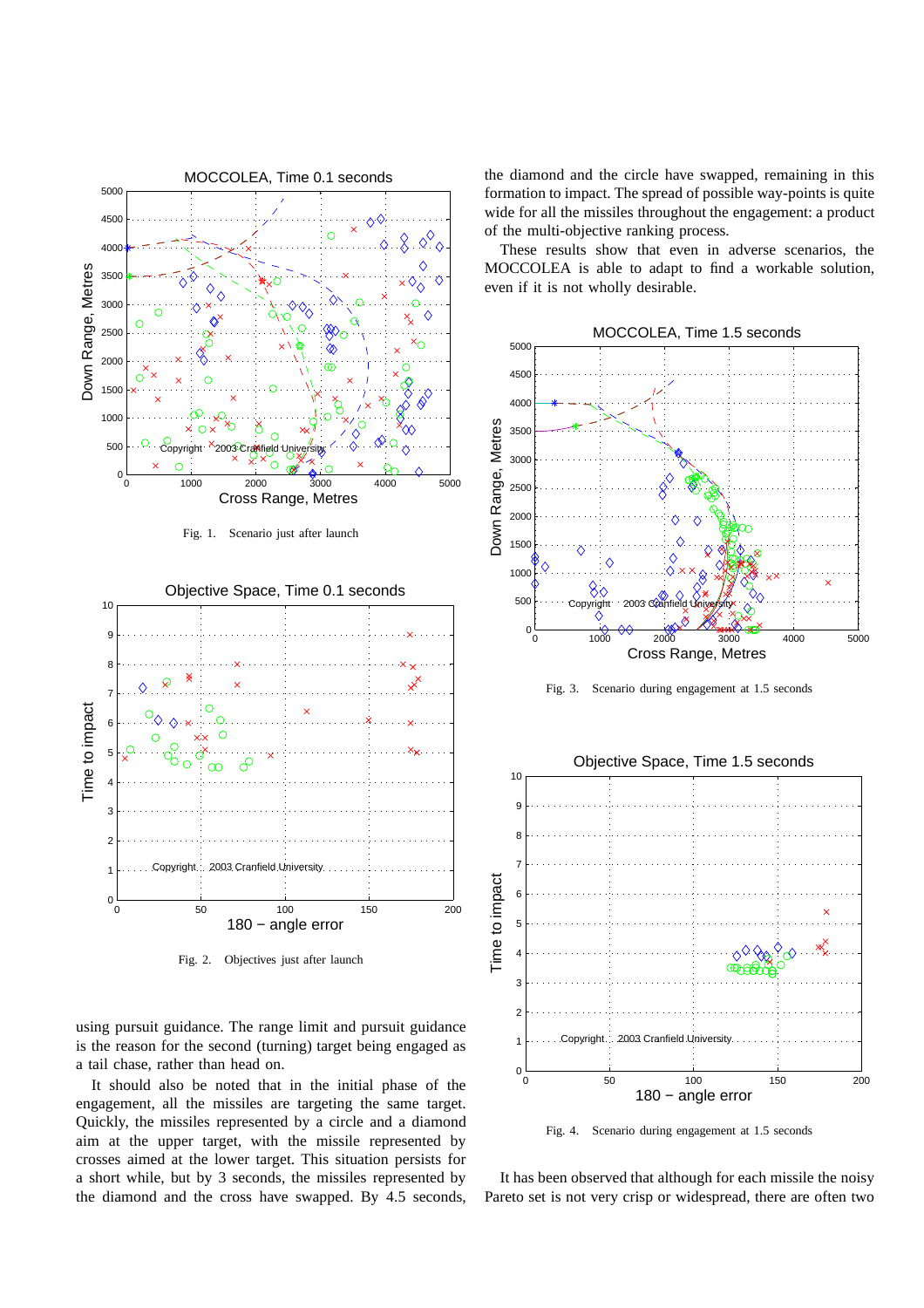

Fig. 6. Scenario during engagement at 3 seconds

Fig. 8. Scenario during engagement at 4.5 seconds

regions of valid solutions existing in the objective space, one for each target. By maintaining solutions from each region, the missile is able to swap targets very rapidly and still have a near optimal guidance solution. Figure 4 shows this behaviour with a set of crosses to the right, and another set amongst the circles and diamonds. This bi-modal behaviour often results in one of the sets being dominated and being gradually removed from the population. Having the decision making process gradually refine the set of *interesting* targets and then selecting the waypoint closest to the last point, causes the trajectories to be quite smooth with little switching of the actuator. In practical systems, low actuator switching reduces power consumption and improves actuator reliability.

# V. CONCLUSIONS

Even with highly non-linear systems subject to high levels of noise and uncertainty, the MOCCOLEA approach provides a comprehensive framework allowing multiple missiles to coordinate attacks on single or multiple targets. This shows clearly that the method is tolerant of complexity and many sources of error.